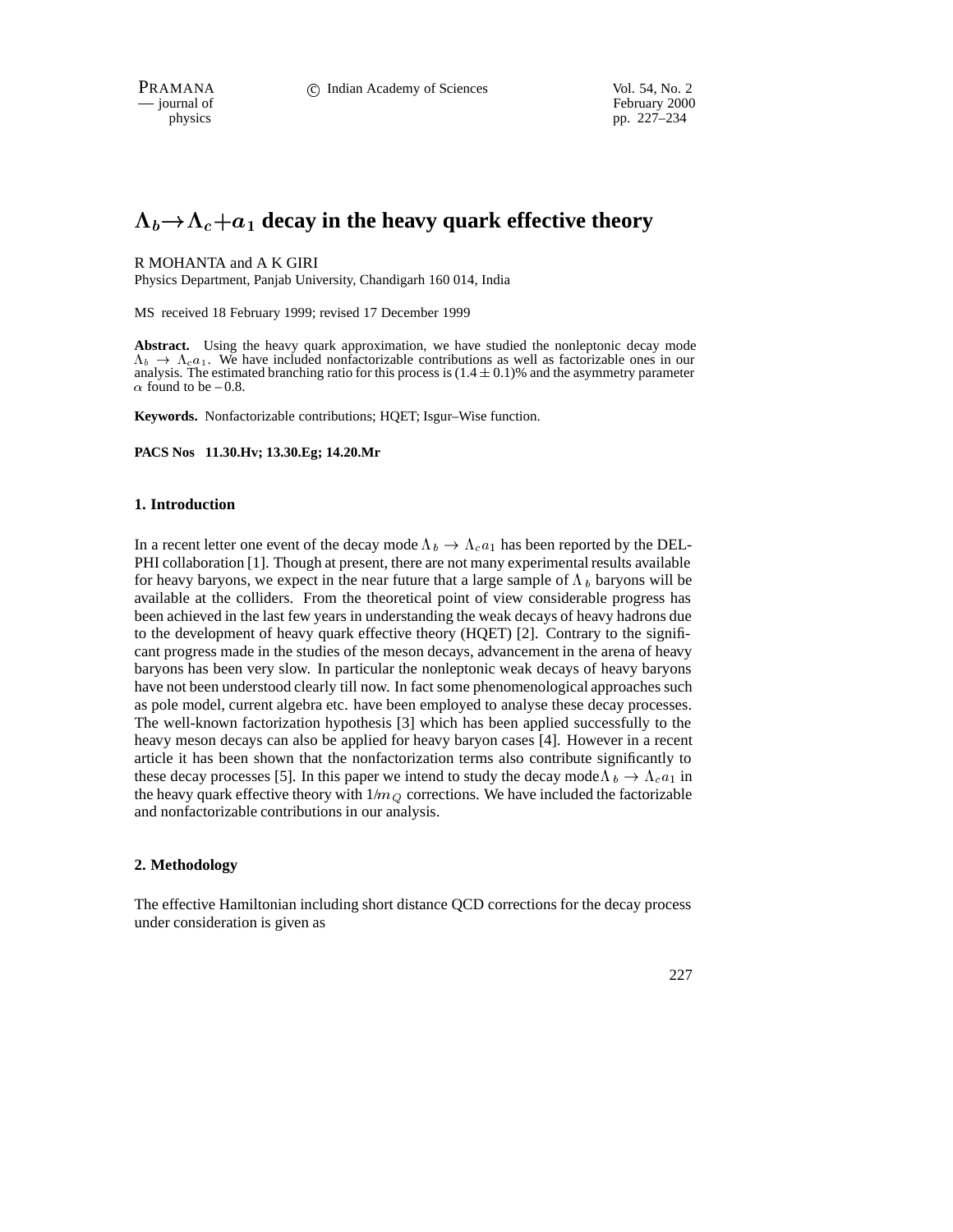*R Mohanta and A K Giri*

$$
\mathcal{H}_{\text{eff}} = \frac{G_{\text{F}}}{\sqrt{2}} V_{ud}^* V_{cb} [C_1(m_b)(\bar{c}b)_{\mu} (\bar{d}u)^{\mu} + C_2(m_b)(\bar{c}u)_{\mu} (\bar{d}b)^{\mu}], \tag{1}
$$

where  $G_F$  is the Fermi coupling constant and the quark current  $(\bar{q}'q)_{\mu}$  is a short hand for the weak current  $\bar{q}'_{\alpha}\gamma_{\mu}(1 + \gamma_5)q_{\alpha}$ ;  $\alpha$  is the color index. The values of the Wilson coefficients  $C_{1,2}$  can be taken as [6]

$$
C_1(m_b) = 1.128 \quad \text{and} \quad C_2(m_b) = -0.288. \tag{2}
$$

Now applying Fierz transformation to the second term of eq. (1) we get

$$
(\bar{c}u)_{\mu}(\bar{d}b)^{\mu} = \frac{1}{N_c}(\bar{c}b)_{\mu}(\bar{d}u)^{\mu} + \frac{1}{2}\sum_{a}(\bar{c}\lambda^{a}b)(\bar{d}\lambda^{a}u), \tag{3}
$$

where the second term is a color singlet operator formed by the color octet currents,  $\lambda^a$ are the SU(3) Gell–Mann matrices and  $N_c$  is the number of colours. Hence the transition amplitude for the decay mode  $\Lambda_b \to \Lambda_c a_1$  is given as

$$
\mathcal{M}(\Lambda_b \to \Lambda_c a_1) = \frac{G_F}{\sqrt{2}} V_{ud}^* V_{cb} \left[ \left( C_1(m_b) + \frac{C_2(m_b)}{N_c} \right) \langle \Lambda_c a_1 | (\bar{c}b)_{\mu} (\bar{d}u)^{\mu} | \Lambda_b \rangle \right. \\ + C_2(m_b) \langle \Lambda_c a_1 | \frac{1}{2} \sum_a (\bar{c} \lambda^a b) (\bar{d} \lambda^a u) | \Lambda_b \rangle \right]. \tag{4}
$$

The first term in eq. (4) contains both factorizable and nonfactorizable contributions while the second term is purely nonfactorizable. Hence the amplitude becomes

$$
\mathcal{M}(\Lambda_b \to \Lambda_c a_1) = \frac{G_F}{\sqrt{2}} V_{ud}^* V_{cb} \left[ a_1 \left\{ \langle \Lambda_c | (\bar{c}b)_{\mu} | \Lambda_b \rangle \langle a_1 | (\bar{d}u)^{\mu} | 0 \rangle \right. \right.\left. + \langle \Lambda_c a_1 | (\bar{c}b)_{\mu} (\bar{d}u)^{\mu} | \Lambda_b \rangle^{n.f} \right\} \left. + C_2(m_b) \langle \Lambda_c a_1 | \frac{1}{2} \sum_a (\bar{c} \lambda^a b) (\bar{d} \lambda^a u) | \Lambda_b \rangle^{n.f} \right],
$$
\n(5)

where the coefficient  $a_1 = C_1(m_b) + C_2(m_b)/N_c$ .

Now let us define two parameters  $\epsilon_1$  and  $\epsilon_8$  that contain the nonfactorizable contributions as

$$
\epsilon_1 = \frac{\langle \Lambda_c a_1 | (\bar{c}b)_{\mu} (\bar{d}u)^{\mu} | \Lambda_b \rangle^{\text{n.f.}}}{\langle \Lambda_c | (\bar{c}b)_{\mu} | \Lambda_b \rangle \langle a_1 | (\bar{d}u)^{\mu} | 0 \rangle} \tag{6}
$$

and

$$
\epsilon_8 = \frac{\langle \Lambda_c a_1 | \frac{1}{2} \sum_a (\bar{c} \lambda^a b)(\bar{d} \lambda^a u) | \Lambda_b \rangle^{n.f}}{\langle \Lambda_c | (\bar{c} b)_\mu | \Lambda_b \rangle \langle a_1 | (\bar{d} u)^\mu | 0 \rangle}.
$$
\n
$$
(7)
$$

With these two new parameters one can write eq. (5) as

$$
\mathcal{M}(\Lambda_b \to \Lambda_c a_1) = \frac{G_F}{\sqrt{2}} V_{ud}^* V_{cb} a_1^{\text{eff}} \langle \Lambda_c | (\bar{c}b)_{\mu} | \Lambda_b \rangle \langle a_1 | (\bar{d}u)^{\mu} | 0 \rangle, \tag{8}
$$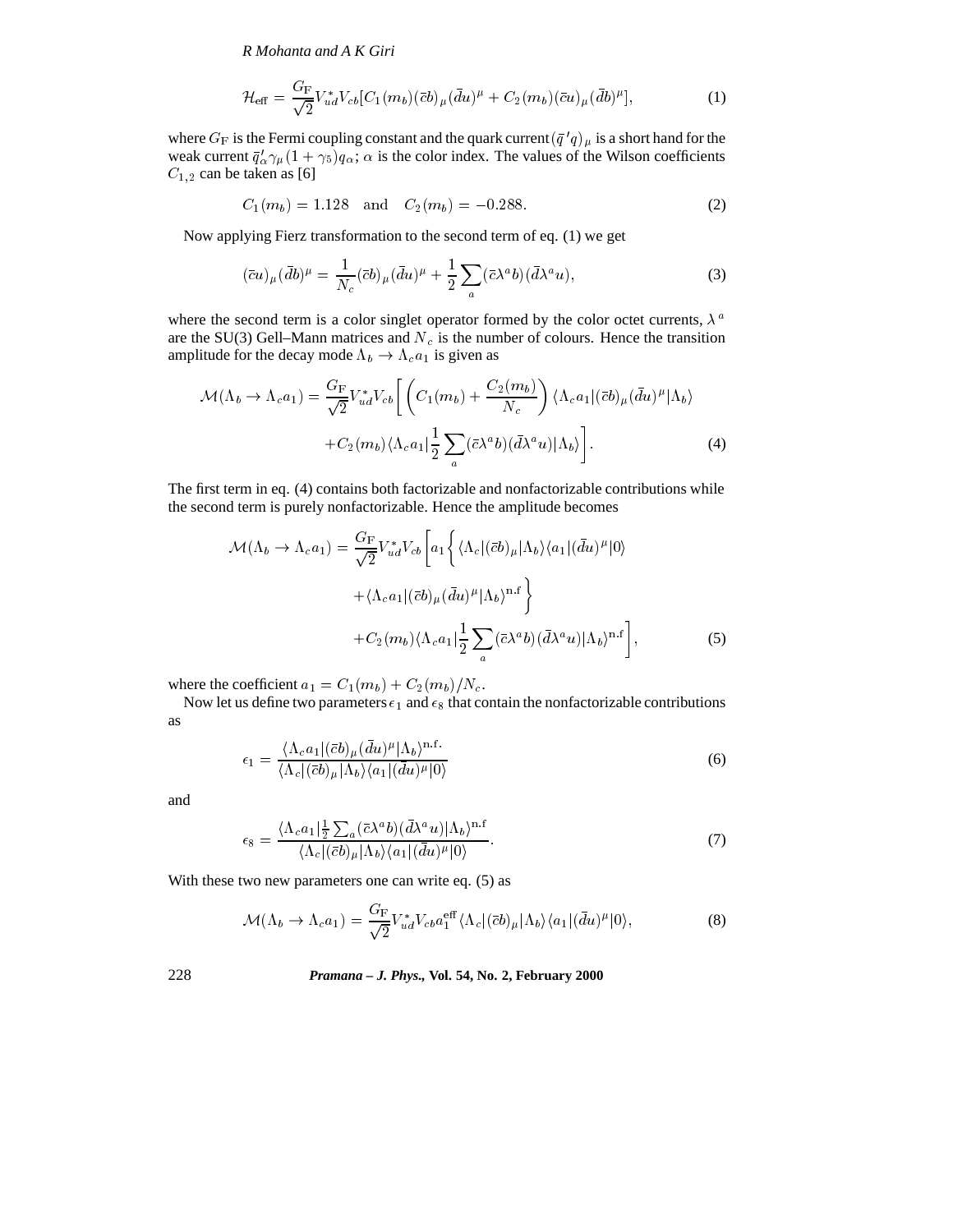where  $a_1^{\text{eff}}$  is given as

$$
a_1^{\text{eff}} = a_1(1 + \epsilon_1) + C_2 \epsilon_8. \tag{9}
$$

Thus we have found that the nonfactorizable effects amounts to a redefinition of the effective parameter  $a_1$  which is assumed to be universal. So we still have a factorization scheme with the universal parameter  $a_1^{\text{eff}}$  to be determined from experiment. In a recent article, using the experimental data of nonleptonic  $B$  meson decays, Al-Shamali and Kamal [6] have obtained

$$
a_1^{\text{eff}} = 0.92 \pm 0.03. \tag{10}
$$

Since in this analysis we are dealing with the same type of transition as for  $B \to D\pi$  (i.e.  $b \to c$ ), the value of  $a_1^{\text{eff}}$  for  $\Lambda_b \to \Lambda_c a_1$  decay mode is assumed to be not very much different from the above one, we have taken  $a_{\perp}^{\text{eff}} = 0.92$  in our calculation.

To evaluate the transition matrix element between the two heavy baryons we employ HQET. One thus write the matrix element  $\langle \Lambda_c | (\bar{c}b)_{\mu} | \Lambda_b \rangle$  in the HQET [2] as

$$
\langle \Lambda_c^+(v',s')|\bar{c}\gamma_\mu(1+\gamma_5)b|\Lambda_b(v,s)\rangle = \eta(v\cdot v')\bar{u}_c(v',s')\gamma_\mu(1+\gamma_5)u_b(v,s).
$$
\n(11)

The single form factor  $\eta(v \cdot v')$  is given as

$$
\eta(v \cdot v') = \left(\frac{\alpha_s(m_b)}{\alpha_s(m_c)}\right)^{a_I} \left(\frac{\alpha_s(m_c)}{\alpha_s(\mu)}\right)^{a_L} \eta_0(v \cdot v'),\tag{12}
$$

where

$$
a_I = -6/25 \quad \text{and} \quad a_L = 8/27[(v \cdot v')r(v \cdot v') - 1] \tag{13}
$$

with

$$
r(v \cdot v') = \frac{1}{\sqrt{(v \cdot v')^2 - 1}} \ln[v \cdot v' + \sqrt{(v \cdot v')^2 - 1}].
$$
 (14)

 $\alpha_s(m_b), \alpha_s(m_c)$  and  $\alpha_s(\mu)$  are taken as 0.2, 0.32 and 0.26 respectively [2]. The function  $\eta_0(v \cdot v')$  is the universal non-perturbative Isgur–Wise function which is given in the bound state soliton picture [7] (where the heavy baryons containing a single heavy charm or bottom quark are treated as the bound state of the chiral soliton with the heavy  $D$  or  $B$  meson) as

$$
\eta_0(v \cdot v') = \left[ \frac{4\sqrt{\mu_b \mu_c}}{(\sqrt{\mu_b} + \sqrt{\mu_c})^2} \right]^{3/4} \exp\left( -\frac{(v \cdot v' - 1)M_B^2}{\sqrt{\kappa}(\sqrt{\mu_b} + \sqrt{\mu_c})} \right),\tag{15}
$$

where  $M_B$  is the mass of the chiral soliton, i.e. the nucleon mass,  $\mu_Q$  is the reduced mass of the soliton heavy meson bound system,  $\kappa$  is the spring constant and its value is taken to be [7] (440 MeV)<sup>3</sup>. The product  $(v \cdot v')$  is determined by considering the kinematics of the system as

*Pramana – J. Phys.,* **Vol. 54, No. 2, February 2000** 229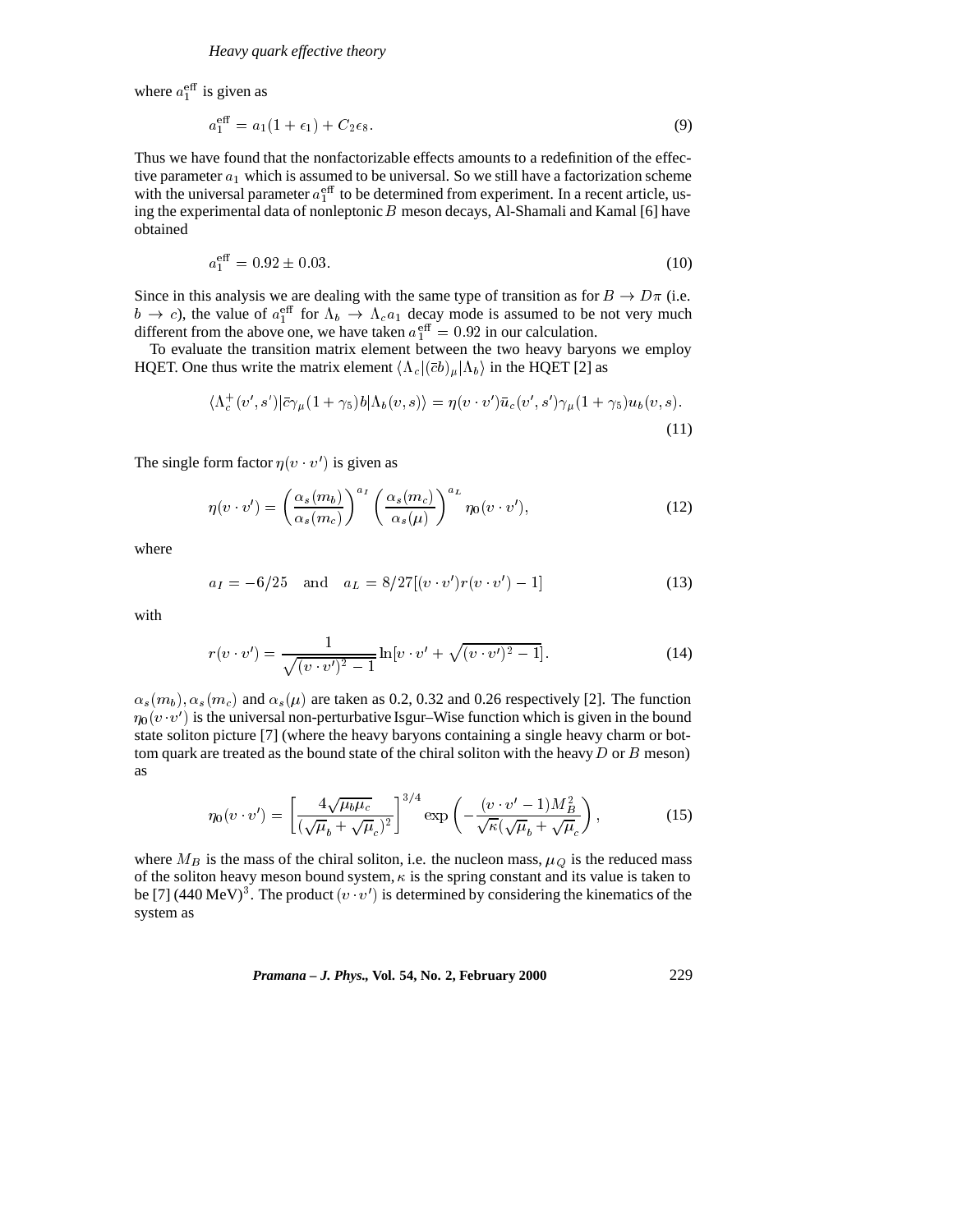*R Mohanta and A K Giri*

$$
v \cdot v' = \frac{M_{\Lambda_b}^2 + M_{\Lambda_c}^2 - M_{a_1}^2}{2M_{\Lambda_b}M_{\Lambda_c}}.\tag{16}
$$

The matrix element  $\langle a_1 | \bar{d} \gamma_\mu (1 + \gamma_5) u | 0 \rangle$  is given as

$$
\langle a_1 | \bar{d}\gamma^{\mu} (1 + \gamma_5) u | 0 \rangle = f_{a_1} M_{a_1} \epsilon^{\mu}, \qquad (17)
$$

where  $\epsilon^{\mu}$  is the polarization of the axial vector meson  $a_1$  and  $f_{a_1}$  is the decay constant.

Thus with eqs (11) and (17) the matrix element for the decay  $\Lambda_b \to \Lambda_c a_1$  becomes

$$
\mathcal{M}(\Lambda_b \to \Lambda_c a_1) = \frac{G_F}{\sqrt{2}} V_{ud}^* V_{cb} a_1^{eff} f_{a_1} M_{a_1} \eta(v \cdot v') \bar{u}_{\Lambda_c} \gamma_\mu (1 + \gamma_5) u_{\Lambda_b} \epsilon_\mu.
$$
 (18)

The corresponding decay rate is given as

$$
\Gamma(\Lambda_b \to \Lambda_c a_1) = \frac{|\vec{p}|}{8\pi M_{\Lambda_b}^2} G_{\rm F}^2 |V_{cb} V_{ud}|^2 (a_1^{\rm eff})^2 \eta^2 (v \cdot v') f_{a_1}^2
$$
  
 
$$
\times [(M_{\Lambda_b}^2 - M_{\Lambda_c}^2)^2 + M_{a_1}^2 (M_{\Lambda_b}^2 + M_{\Lambda_c}^2 - 2M_{a_1}^2)], \tag{19}
$$

where  $|\vec{p}|$  is the magnitude of the three momentum of the emitted particle in the rest frame of the  $\Lambda_b$  baryon. Using the particle masses from ref. [8] as  $M_{\Lambda_b} = 5624$  MeV,  $M_{\Lambda_c} =$ 2284.9 MeV,  $M_{a_1} = 1230$  MeV and the value of the decay constant [6]  $f_{a_1} = (228 \pm 10)$ MeV we obtain the branching ratio for the process

$$
Br(\Lambda_b \to \Lambda_c a_1) = (1.1 \pm 0.1)\%.
$$
\n(20)

To obtain the asymmetry parameter, we compare the transition amplitude to the general form in the rest frame of  $\Lambda_b$ ,

$$
\chi^{\dagger}_{\Lambda_c}[S\vec{\sigma} + P_1\hat{p} + iP_2(\hat{p} \times \vec{\sigma}) + D(\vec{\sigma} \cdot \hat{p})\hat{p}] \cdot \epsilon \chi_{\Lambda_b},\tag{21}
$$

where  $\hat{p}$  is the unit vector in the direction of outgoing baryon. We can obtain the values for  $S, P_1, P_2$  and D as [9]

$$
S = \frac{G_F}{\sqrt{2}} V_{ud}^* V_{cb} a_1^{eff} f_{a_1} \eta(v \cdot v') M_{a_1}, \qquad (22)
$$

$$
\frac{P_1}{S} = -\left(\frac{M_{\Lambda_b} + M_{\Lambda_c}}{E_{\Lambda_c} + M_{\Lambda_c}}\right) \frac{|\vec{p}|}{E_{a_1}} = -1.268,
$$
\n(23)

$$
\frac{P_2}{S} = \frac{|\vec{p}|}{(E_{\Lambda_c} + M_{\Lambda_c})} = 0.397,
$$
\n(24)

$$
\frac{D}{S} = \frac{|\vec{p}|^2}{E_{a_1}(E_{\Lambda_c} + M_{\Lambda_c})} = 0.345.
$$
\n(25)

From these expressions we can obtain the asymmetry parameter  $\alpha$  of the final  $\Lambda_c$  with respect to  $\Lambda_b$  polarization as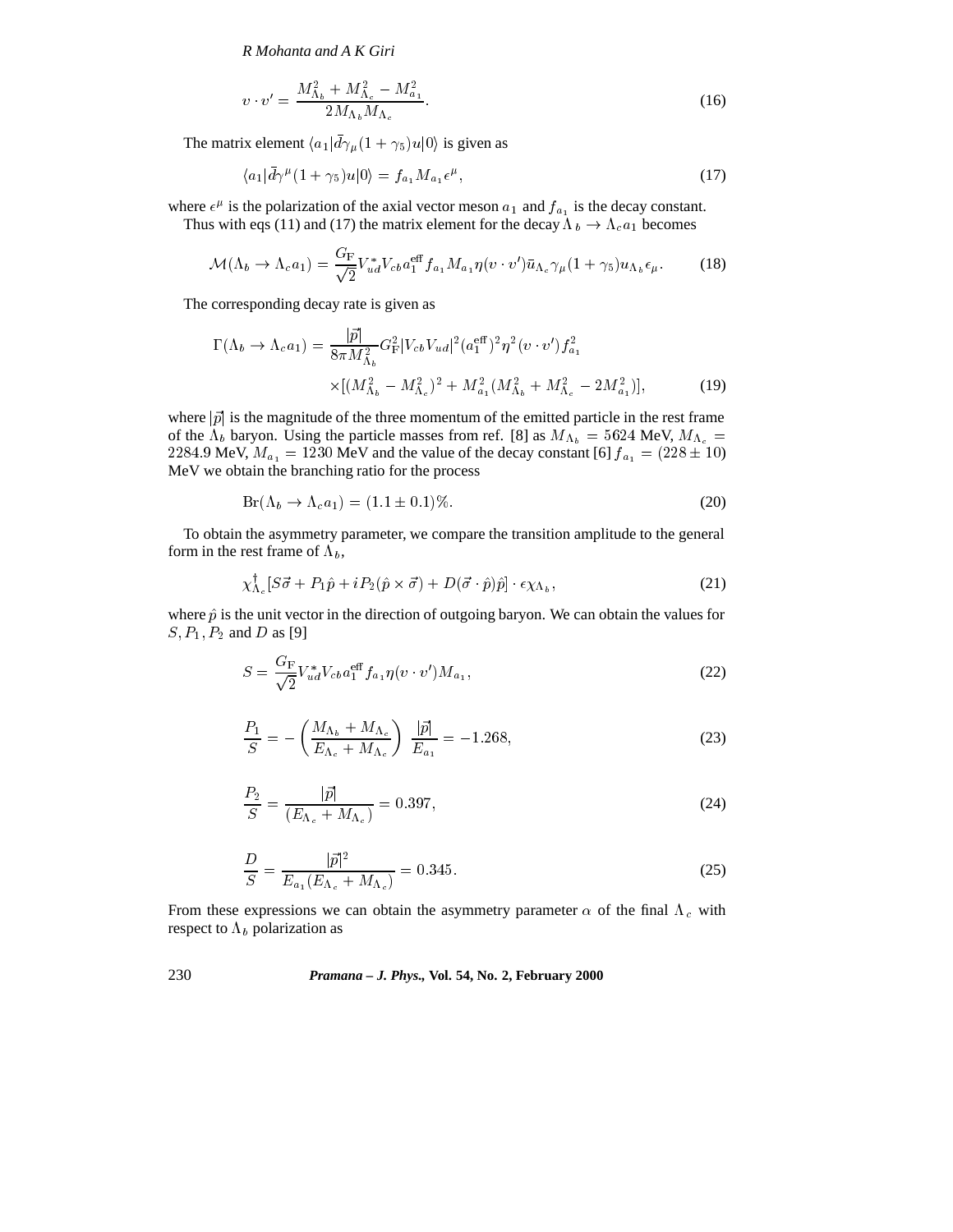*Heavy quark effective theory*

$$
\alpha = 2\text{Re}\,\frac{[(1+D/S)^*P_1/S + 2(P_2^*/S)M_{a_1}^2/E_{a_1}^2]}{K},\tag{26}
$$

where

$$
K = [|1 + D/S|^2 + |P_1/S|^2 + 2(1 + |P_2/S|^2)M_{a_1}^2/E_{a_1}^2].
$$
 (27)

Thus the asymmetry parameter  $\alpha$  is obtained as  $\alpha = -0.8$ , where the negative sign reflects the  $V - A$  structure of the current.

Now for an improvement over the result for the decay rate, one should include the  $1/m_Q$ corrections to the decay widths. These corrections arise from the modification of the current operator between the full theory of the QCD and the heavy quark effective theory as well as from the modification of hadronic states.

We first evaluate the corrections arising from the current modifications. Up to order  $(1/m_Q)$ , the heavy quark current operator  $\bar{c}\gamma_\mu (1 + \gamma_5)b$  in the full theory can be expanded in terms of the current operator in the effective theory [10] as

$$
\bar{c}\gamma_{\mu}(1+\gamma_{5})b = \bar{h}_{v'}^{(c)}\gamma_{\mu}(1+\gamma_{5})h_{v}^{(b)} + \frac{1}{2m_{b}}\bar{h}_{v'}^{(c)}\gamma_{\mu}(1+\gamma_{5})(i\vec{p})h_{v}^{(b)} + \frac{1}{2m_{c}}\bar{h}_{v'}^{(c)}(-i\vec{p})\gamma_{\mu}(1+\gamma_{5})h_{v}^{(b)}.
$$
\n(28)

In the effective theory the matrix elements of the operators on the right hand side of (28) between the  $\Lambda_b$  and  $\Lambda_c$  baryon states are given as

$$
\langle \Lambda_c(v',s') | \bar{h}_{v'}^{(c)} \gamma_\mu (1+\gamma_5) h_v^{(b)} | \Lambda_b(v,s) \rangle = \eta(v \cdot v') \bar{u}_c(v',s')
$$
  
 
$$
\times \gamma_\mu (1+\gamma_5) u_b(v,s), \tag{29}
$$

$$
\langle \Lambda_c(v',s') | \bar{h}_{v'}^{(c)} \gamma_\mu (1+\gamma_5) (i \overrightarrow{\beta}) h_v^{(b)} | \Lambda_b(v,s) \rangle = \eta_\alpha(v,v') \bar{u}_c(v',s')
$$
  
 
$$
\times \gamma_\mu (1+\gamma_5) \gamma_\alpha u_b(v,s), \tag{30}
$$

$$
\langle \Lambda_c(v',s') | \bar{h}_{v'}^{(c)}(-i\,\overline{\hat{\psi}}) \, \gamma_\mu(1+\gamma_5) h_v^{(b)} | \Lambda_b(v,s) \rangle = \eta_\alpha(v',v) \bar{u}_c(v',s')
$$
  

$$
\gamma_\alpha \gamma_\mu(1+\gamma_5) u_b(v,s).
$$
 (31)

The most general form of  $\eta_{\alpha}(v, v')$  is given as

$$
\eta_{\alpha}(v, v') = \eta_{+}(w)(v + v')_{\alpha} + \eta_{-}(w)(v - v')_{\alpha}, \tag{32}
$$

where  $w = v \cdot v'$ ,  $\eta_{\pm}(w)$  are given as [11]

$$
\eta_{+}(w) = \frac{\bar{\Lambda}}{2} \frac{w - 1}{w + 1} \eta(w),\tag{33}
$$

$$
\eta_{-}(w) = \frac{\bar{\Lambda}}{2} \eta(w). \tag{34}
$$

*Pramana – J. Phys.,* **Vol. 54, No. 2, February 2000** 231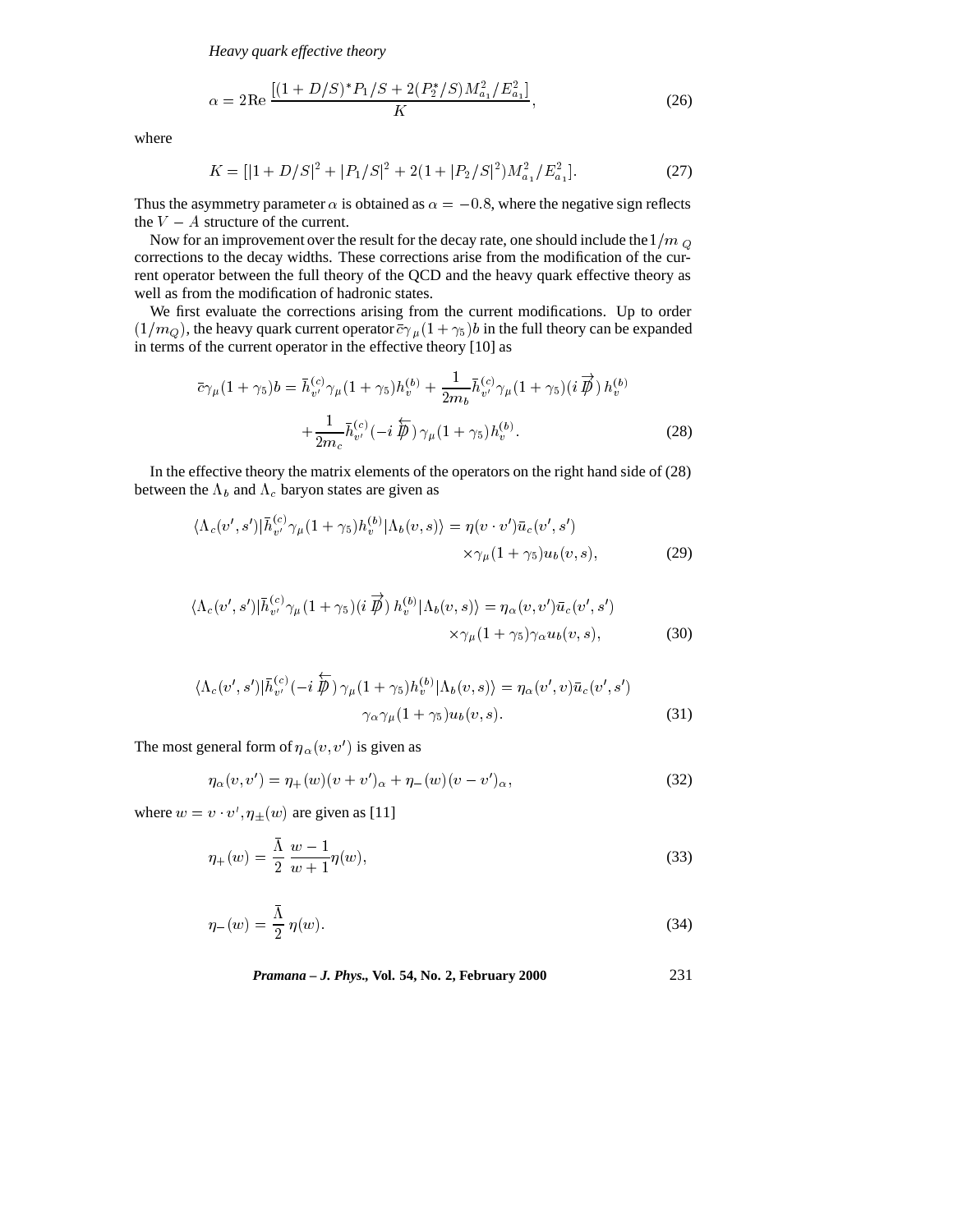The parameter  $\Lambda$  is the scale of light degrees of freedom given as  $\Lambda = M_{\Lambda_Q} - m_Q \approx$ <sup>700</sup> MeV.

As for the corrections arising from the hadronic states we include  $1/m_Q$  corrections to the effective Lagrangian i.e.,

$$
\mathcal{L}_{\text{eff}} = \sum_{Q} \left[ h_v^{(Q)} i v \cdot Dh_v^{(Q)} + \frac{\mathcal{L}_I}{2m_Q} \right],\tag{35}
$$

where

$$
\mathcal{L}_I = \bar{h}_v^Q \left[ (iD)^2 + \frac{g}{2} \sigma_{\mu\nu} G^{\mu\nu} \right] h_v^Q = \mathcal{O}_1 + \mathcal{O}_2. \tag{36}
$$

Now inserting the higher order term of the effective Lagrangian  $(\mathcal{L}_I)$  into the matrix elements of the lowest order current  $J = \bar{h} \text{Tr} h$ , we obtain [2,11]

$$
\langle \Lambda(v',s')|iT \int dx \{J(0), \mathcal{O}_1(x)\} |\Lambda(v,s)\rangle = \bar{\Lambda}\chi(w)\bar{u}_\Lambda(v',s')\Gamma u_{\Lambda_b}(v,s).
$$
\n(37)

Insertion of the kinetic operator  $\mathcal{O}_1$  preserves the Dirac structure of the current and transforms trivially under the spin symmetry, contributing to the form factors in the same proportion as the leading order term (11) and hence effectively correcting the Isgur–Wise function [2,11]. The contributions from the chromomagnetic operator  $\mathcal{O}_2$  vanishes by Lorentz invariance. For the subleading form factor, vector current conservation implies

$$
\chi(1) = 0.\tag{38}
$$

Since  $\chi(w)$  only corrects the Isgur–Wise function, we assume a simple form being consistent with the constraint (38) as done in ref. [2]

$$
\chi(w) = \frac{w - 1}{w + 1} \eta(w).
$$
\n(39)

Now with eqs (28)–(39) we obtain the decay rate for the  $\Lambda_b \to \Lambda_c a_1$  process including  $1/m_Q$  corrections as

$$
\Gamma(\Lambda_b(v) \to \Lambda_c(v')a_1(p)) = \frac{G_{\rm F}^2}{8\pi M_{\Lambda_b}^2} |V_{ud}^*V_{cb}|^2 (a_1^{\text{eff}})^2 f_{a_1}^2 \eta^2 (v \cdot v')|\vec{p}|
$$
  
\n
$$
\times \left[ A \left\{ 1 + \frac{\bar{\Lambda}}{w+1} (2w-1) \left( \frac{1}{m_b} + \frac{1}{m_c} \right) \right.\right.
$$
  
\n
$$
+ \left( \frac{\bar{\Lambda}}{w+1} \right)^2 w(w-1) \left( \frac{1}{m_b} + \frac{1}{m_c} \right)^2 \right\}
$$
  
\n
$$
- \frac{\bar{\Lambda}}{w+1} \left( \frac{B}{m_c} + \frac{C}{m_b} \right) + \left( \frac{\bar{\Lambda}}{w+1} \right)^2 \left( \frac{D}{m_c^2} + \frac{E}{m_b^2} + \frac{F}{m_c m_b} \right) \right],
$$
 (40)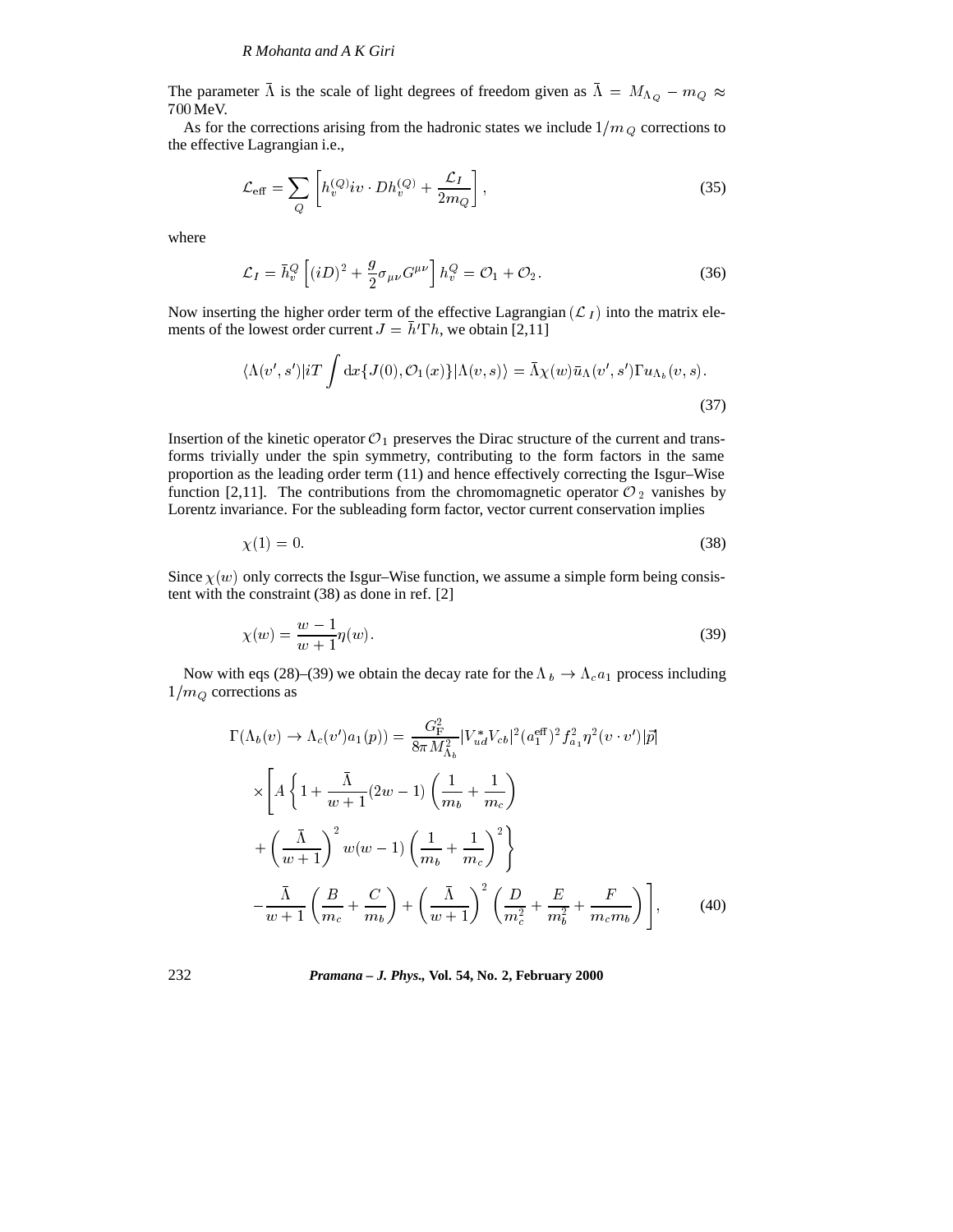where

$$
A = (M_{\Lambda_b}^2 - M_{\Lambda_c}^2)^2 + M_{a_1}^2 (M_{\Lambda_b}^2 + M_{\Lambda_c}^2 - 2M_{a_1}^2),
$$
  
\n
$$
B = 2M_{\Lambda_b} M_{\Lambda_c} [2(M_{\Lambda_b} - M_{\Lambda_c}w)^2 + M_{a_1}^2],
$$
  
\n
$$
C = 2M_{\Lambda_b} M_{\Lambda_c} [2(M_{\Lambda_b}w - M_{\Lambda_c})^2 + M_{a_1}^2],
$$
  
\n
$$
D = M_{\Lambda_b} M_{\Lambda_c} (1 - w) [2(M_{\Lambda_b} - M_{\Lambda_c}w)^2 + M_{a_1}^2],
$$
  
\n
$$
E = M_{\Lambda_b} M_{\Lambda_c} (1 - w) [2(M_{\Lambda_b}w - M_{\Lambda_c})^2 + M_{a_1}^2],
$$
  
\n
$$
F = 2M_{\Lambda_b} M_{\Lambda_c} (1 - w) [(1 + w)^2 (M_{\Lambda_b} - M_{\Lambda_c})^2 + M_{a_1}^2].
$$
  
\n
$$
+ w(w - 1)(M_{\Lambda_b} + M_{\Lambda_c})^2 + M_{a_1}^2].
$$
\n(41)

Using the quark masses as  $m_c = 1.5$  GeV and  $m_b = 5$  GeV we obtain the branching ratio as

$$
Br(\Lambda_b \to \Lambda_c a_1) = (1.4 \pm 0.1)\%.
$$
\n
$$
(42)
$$

# **3. Conclusion**

In this paper we have presented estimates of the branching ratio and asymmetry parameter for the decay mode  $\Lambda_b \to \Lambda_c a_1$ . Heavy quark effective theory with  $1/m_Q$  corrections to both hadronic states and current operator has been employed. We have also included the nonfactorizable contributions as well as factorizable ones in our analysis. Since HQET does not predict the shape of the universal form factor i.e. the Isgur–Wise function, besides the normalization condition  $\eta_0(w = 1) = 1$ , evaluation in a suitable model is necessary for the entire kinematic region. Here we have evaluated the IW function in the bound state soliton picture at the particular kinematic point of interest. Data in the baryonic b-sector have started to pour in and in particular for the decay  $\Lambda_b \to \Lambda_c a_1$  one event has already been observed by the DELPHI Collaboration [1]. We expect more data to come in the near future (b-sector) from the hadron colliders to test our result and to enrich our understanding in the baryonic hadronic transition and above all the standard model of particle interactions.

### **Acknowledgements**

The authors are indebted to Prof. M P Khanna for many useful discussions. RM would like to thank CSIR and AKG thank DST, Govt. of India, for financial support.

### **References**

[1] DELPHI Collaboration: P Abreu *et al*, *Phys. Lett.* **B374**, 351 (1996)

[2] N Isgur and M B Wise, *Phys. Lett.* **B232**, 113 (1989); *Phys. Lett.* **B237**, 527 (1990) A F Falk, H Georgi, B Grinstein and M B Wise, *Nucl. Phys.* **B343**, 1 (1990) N Isgur and M B Wise, *Nucl. Phys.* **B348**, 276 (1991) M Neubert, *Phys. Rep.* **245**, 259 (1994) H Georgi, *Phys. Lett.* **B240**, 447 (1990); *Nucl. Phys.* **B348**, 293 (1991)